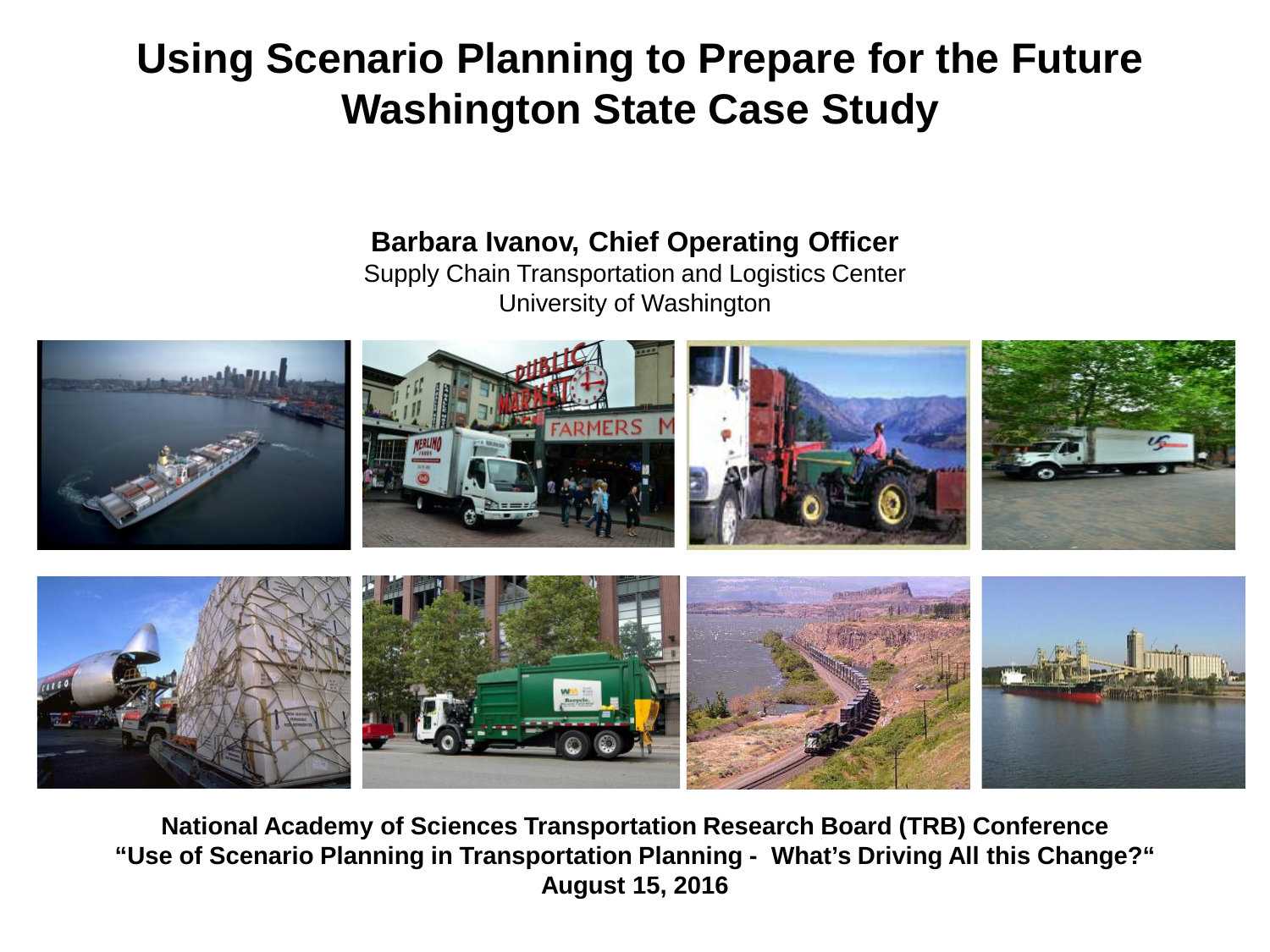## Scenario Planning to Support Investments in Freight Systems

- The Transportation Research Board (TRB) National Cooperative Highway Research Program (NCHRP) Report 750: Strategic Issues Facing Transportation, Volume 1 analyzed the driving forces behind high-impact economic and social changes as well as sourcing patterns that may affect the U.S. freight transportation system.
- This project developed four future global freight scenarios and a detailed method that planners can follow to conduct their own scenario planning workshops. Please see <http://www.trb.org/main/blurbs/168694.aspx>
- To receive funding under the National Highway Freight Program (23 U.S.C. 167), the FAST Act requires State freight plans to comprehensively address the State's freight planning activities and investments (both immediate and long-range); (section 8001, 70202).
- The law states that a State freight plan shall address a 5-year forecast period, and that projects may be included in the plan if they can be reasonably expected to be funded within that time frame.
- Infrastructure investments last 30 to 100 years. How do you know whether the freight projects you fund in 2021 will support the economy of 2071?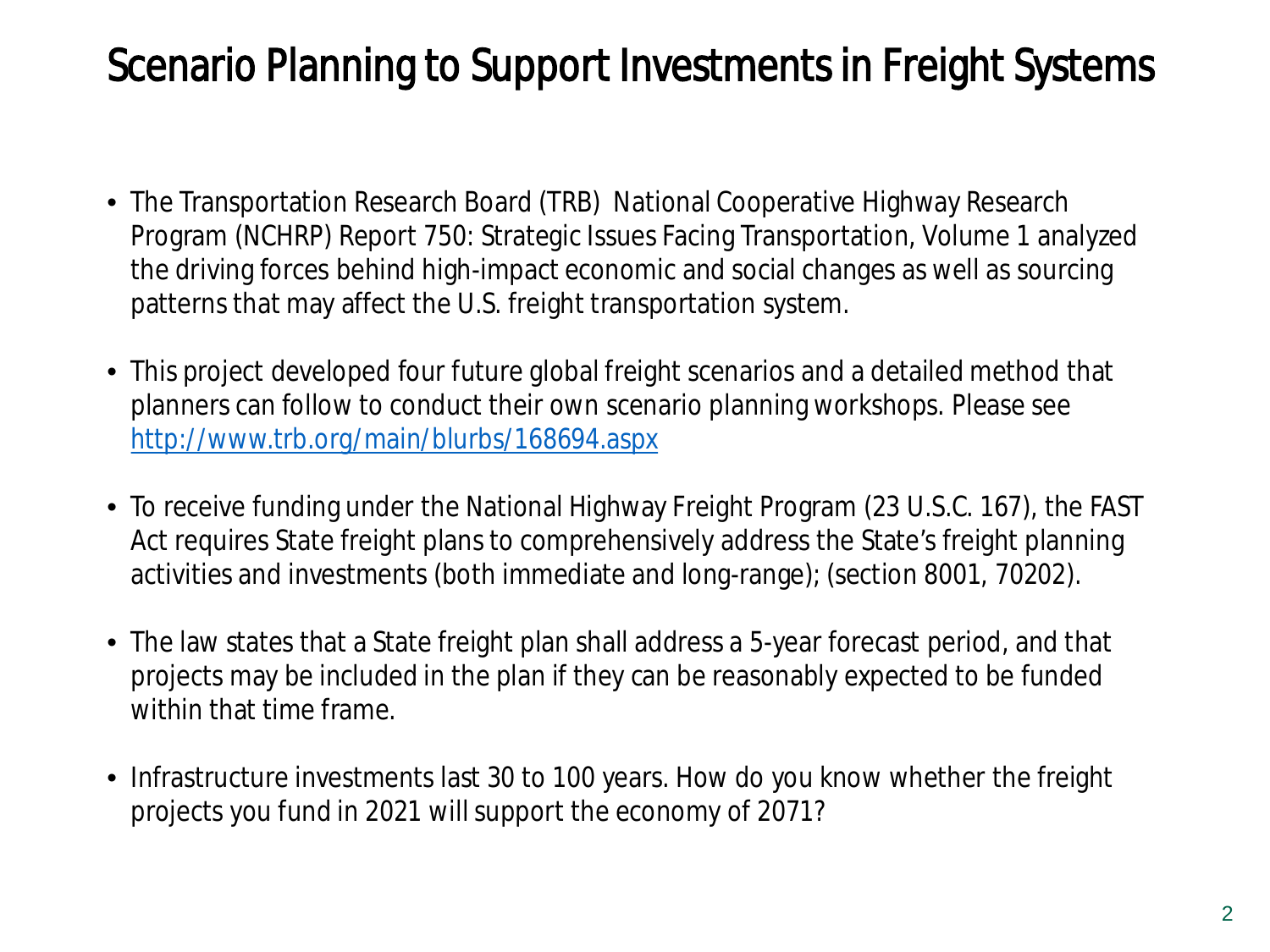# Why Are Freight Trade Forecasts Always Wrong?

- Trade forecasts take historical economic trends and project them forward based on a set growth rate. But we are planning transportation projects that won't be built for 10 years or more, and are then used for another 50 years.
- Think about global economic conditions in 1941 as the U.S. entered WWII, or U.S. relations with the Soviet Union and China in the 50s and 60s. Would planners and engineers have imagined the era of global trade we live in? During the oil shock of the 70s how many foresaw abundant U.S. energy in 2016?
- In the next 60 years it is likely that U.S. and global industries and economic centers will reorganize, collapse, grow in unknown areas and radically change.
- When we predict we often focus on our preferred future, what we want to have happen, instead of other possibilities.
- How can we know where to invest today to meet industries' future needs?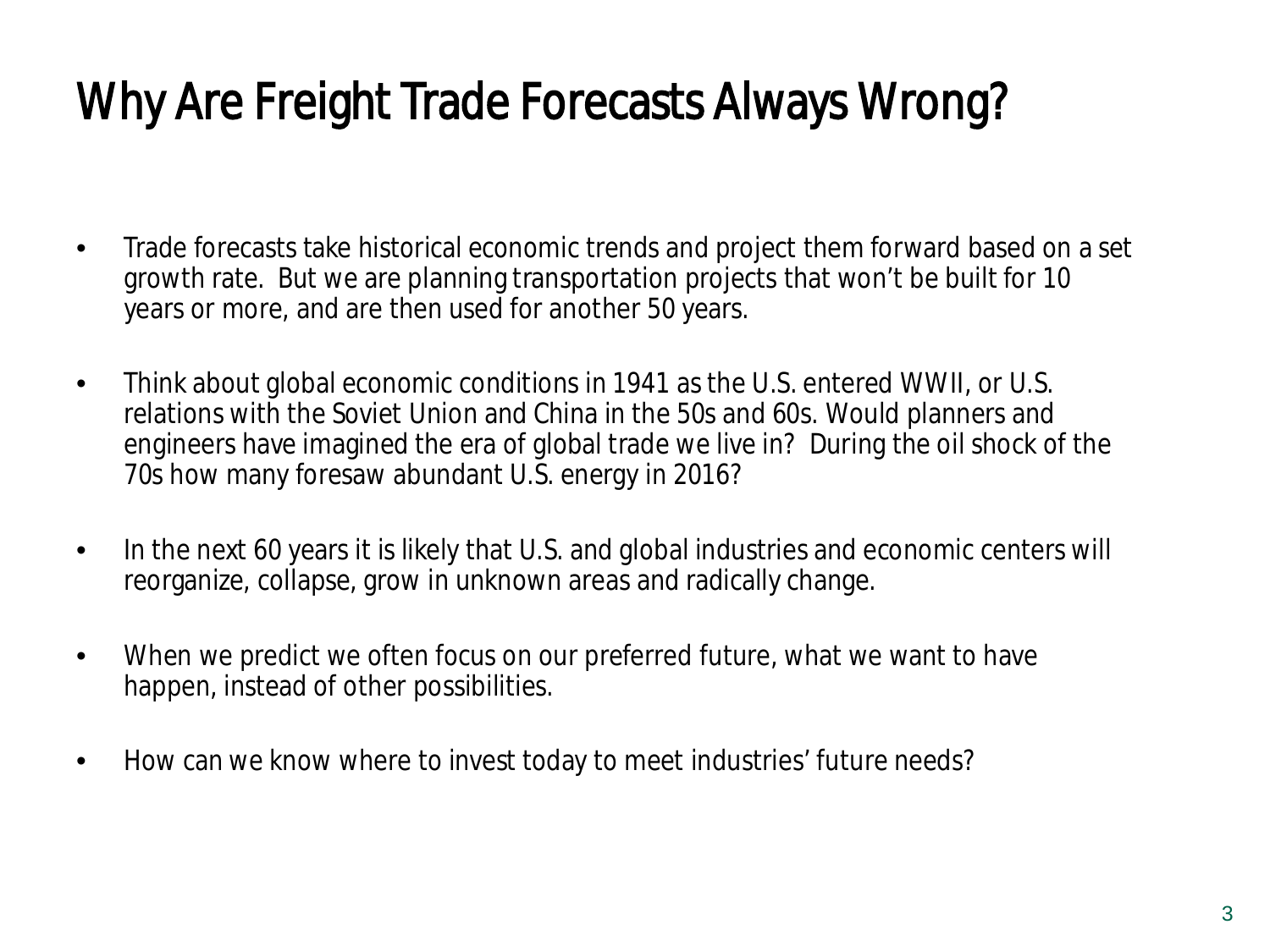## Case Study: Scenario Planning for Freight Investments in Washington State

- The Washington State Department of Transportation (WSDOT) published it's current Freight Plan in 2014. They are updating it to meet FAST requirements now.
- The 2014 Plan tested USDOT Freight Analysis Framework (FAF) forecasts against the results of near-term trends analysis, and used scenario planning to prepare for the long-term.
- It doesn't matter if the scenarios don't happen as imagined. Remember we're not predicting, we're learning to prepare for multiple possible futures.
- The work did not focus on particular events, but on the effects of many possible events.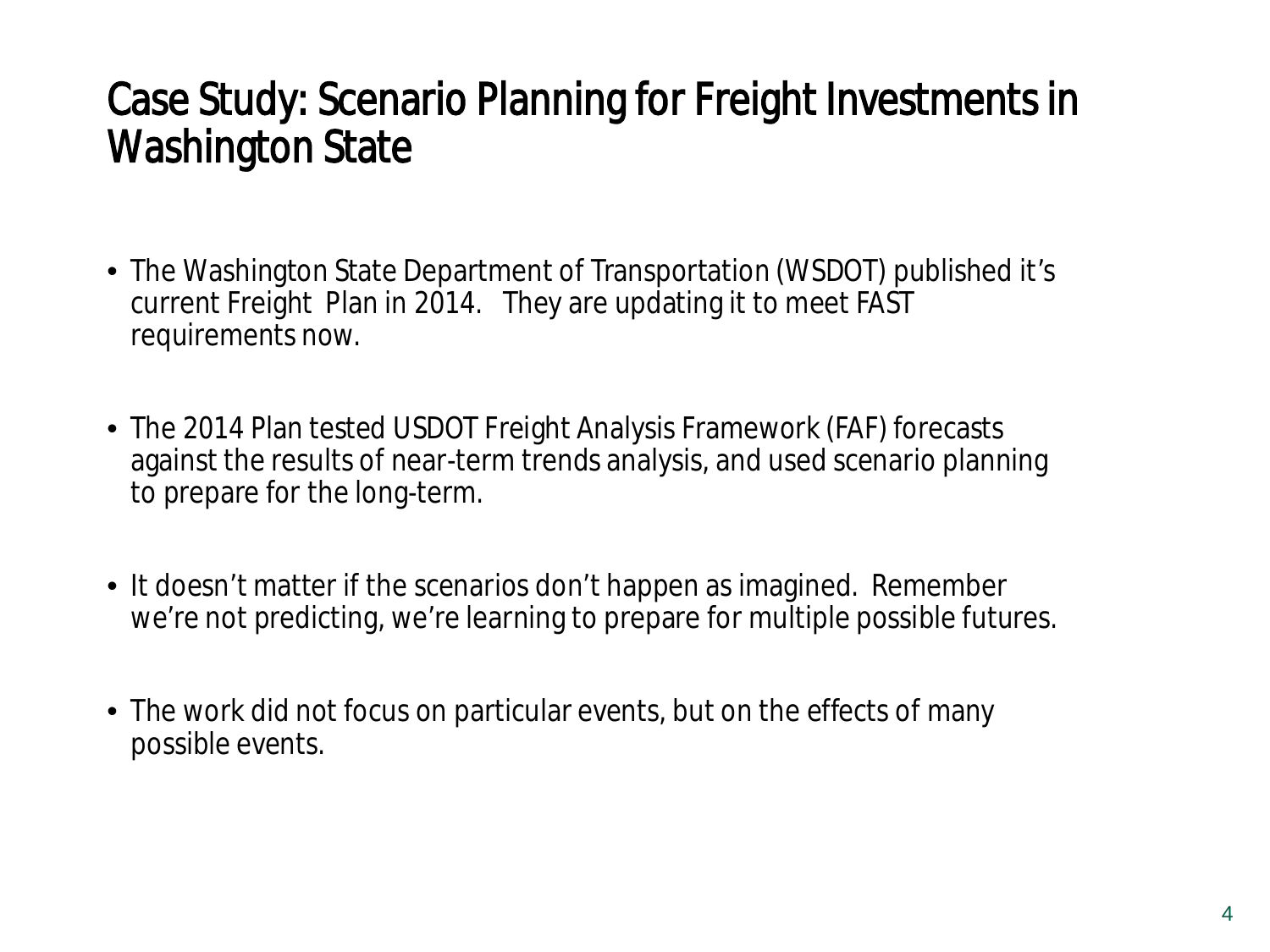# How Did WSDOT Use Scenario Planning?

- They used scenario planning to prepare for long-term (30-year) freight demand, not to predict it.
- They immersed over 60 attendees at a statewide Future of Freight workshop in four different long-range scenarios:
	- **One World Order**  A highly-regulated green world
	- **Naftastique!**  A North American trading bloc
	- **Technology Savior**  A world of plenty
	- **Global Marketplace**  Global free trade, much like today
- Let's take a look at clips from two of the scenario immersion videos.

Nasfastique! <https://youtu.be/0FBDrY0j-l8>

Global Marketplace <https://youtu.be/qkJksNjwpY4>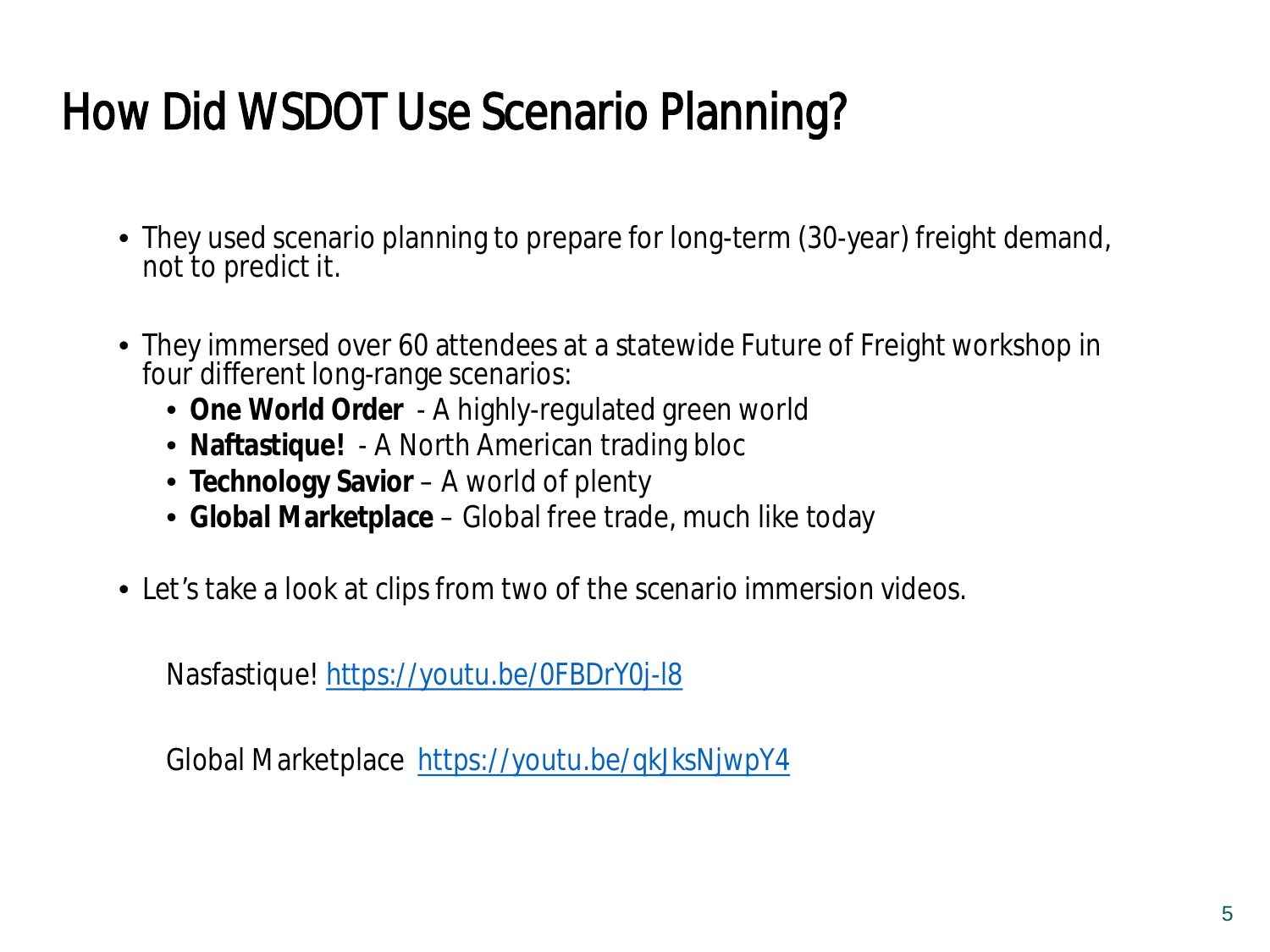## What Happened at the WSDOT Freight Scenario Planning Workshop?

- Attendees considered how their scenario would impact demand on the state's multimodal freight corridors, and selected key corridors that would matter most in their future world.
- There are only five supply chain outcomes any event can impact:
	- 1. Sourcing patterns
	- 2. Freight flow destination
	- 3. Routing choice of trade lanes
	- 4. Freight flow volume
	- 5. Value density (the value of goods per ton shipped)
- Participants also discussed potential investment 'bundles' to meet demand:
	- Land use solutions
	- Policy and regulatory initiatives
	- Infrastructure
	- Operational improvements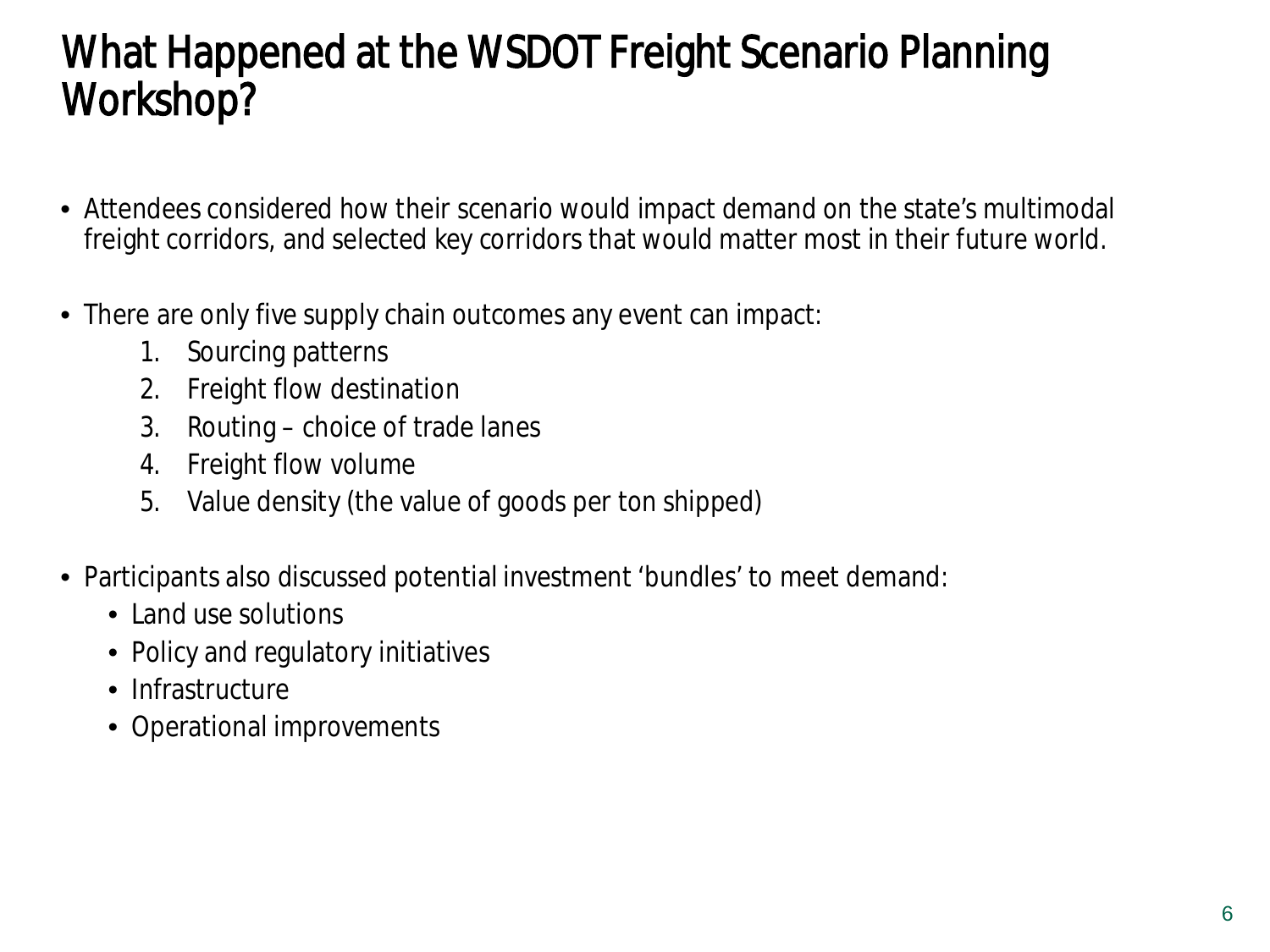### **Strategic Highway Freight Corridors - Washington State 2037**

#### **Major State Corridors**

North/South East/West • I-5 corridor  $• 1 - 90$ and  $• 1-82$ neighboring highways  $\cdot$  US 395

#### **Regional Corridors** that provide **Washington State access-**

| North/South   | East/West     |
|---------------|---------------|
| • BC Route 99 | $-1-84$       |
| and           | • BC Route 3  |
| neighboring   | · Highway 1   |
| highways      | (Trans-Canada |
|               | Highway)      |
|               |               |

Please feel free to consider other corridor segments as part of<br>preparing for the future of freight in<br>Washington State.

#### **Potential Investment Bundles**

Please consider the following bundles as part of your solutions:

#### **Land Use Solutions**

This bundle improves overall freight mobility through changes in zoning and land use. Possible changes include designation of specific industrial centers, mandating the inclusion of freight transportation in the municipal regional comprehensive planning process, and development of a state wide intermodal terminal plan.

#### **Policy and Regulatory Initiatives**

This bundle reduces regulatory restrictions on freight transportation. Potential initiatives include increasing the weight capacities and/or trailer configurations across the state, streamlining licensing procedures, etc.

#### Infrastructure

This bundle improves overall freight mobility through improvements in infrastructure. Potential solutions include improvements to existing infrastructure and the addition of new infrastructure (extension of SR 167; SR 509; US 395; grade separation projects).

#### **Operational Improvements**

This bundle facilitates smoother and more efficient transfer between modes of freight transportation. Improvements could encompass truck to rail, rail to rail, truck to barge, as well as truck to air operations. Also improvements to existing facilities through the use of technology (ITS), dedicated facilities; and improved truck parking.

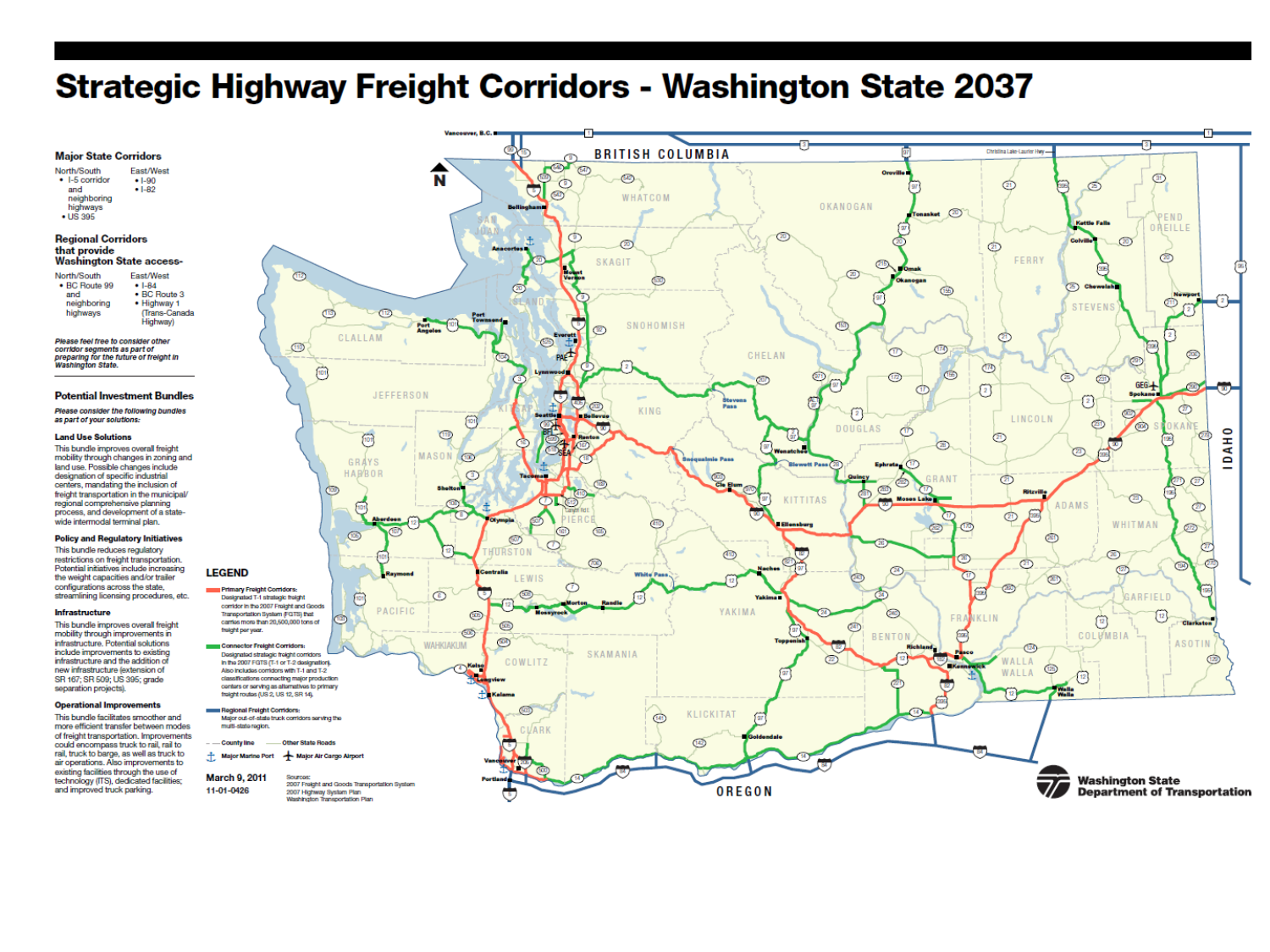### Strategic Rail, Waterway and Pipeline Corridors - Washington State 2037



#### **Strategic Rail Corridors**

- **Control L.C. Month, South Contrice**
- Columbia River East-West Corridor UP Columbia River East-West Corridor BNSF
- Stevens Pass East-West Corridor
- pede Pass East-West Corrido
- -<br>- Grays Harbor-Chehalis Corridor
- Major Rail Terminals

#### **Strategic Waterway Corridors**

- Snake/Columbia River Strategic Waterways
- Strait of Juan de Fuca Puget Sound<br>- Strategic Waterways

#### **Strategic Pipeline Corridors**

- Olympic Pipeline
- **Yellowstone Pipeline**
- Chevron Pipeline
- **C** Terminals
- Other State Road
- Major Marine Port | Major Air Cargo Airport | Dam or Locks

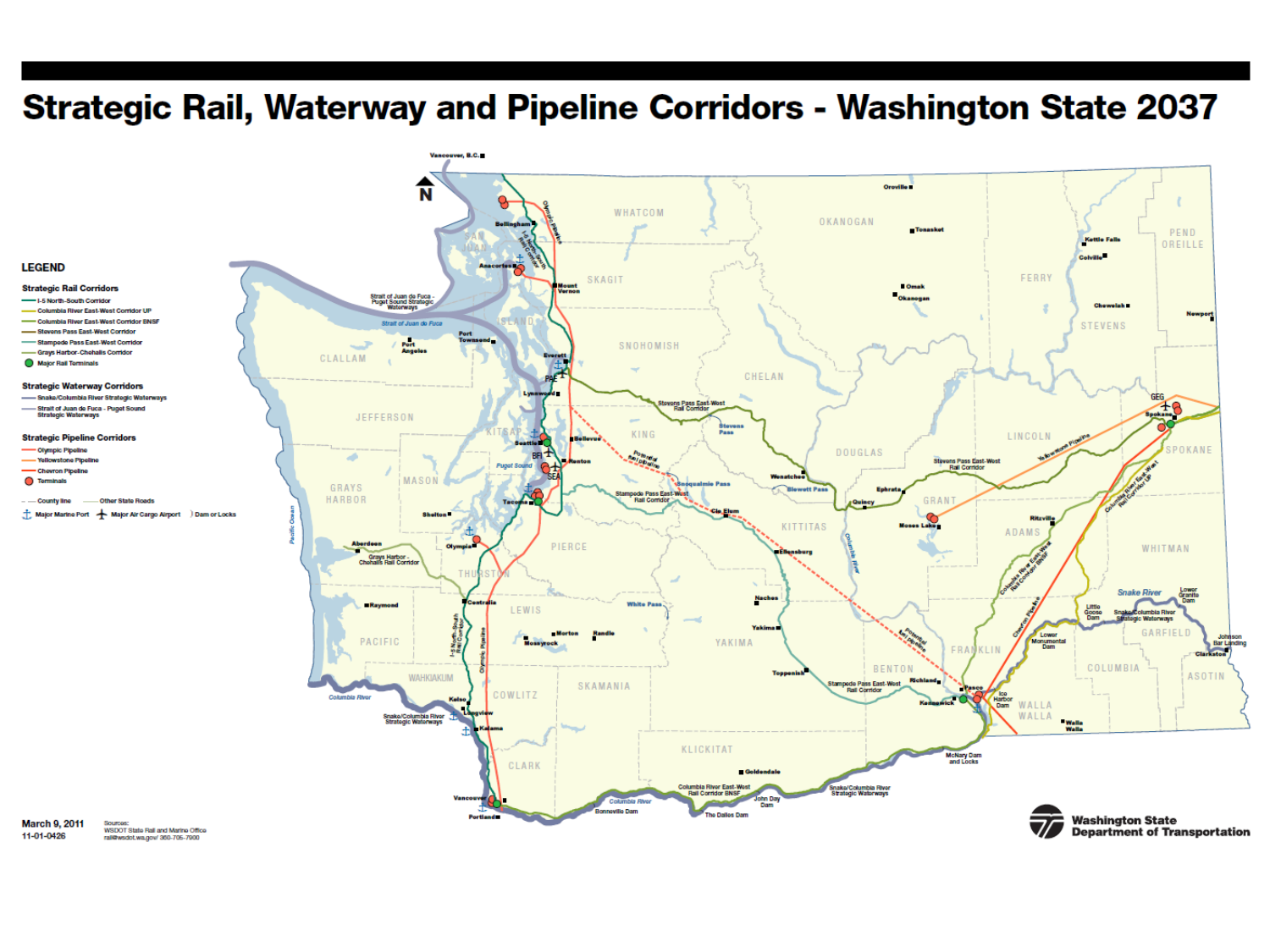# How Did WSDOT Combine the Power of Scenario Planning with a Trends Analysis in the Freight Plan?

• As an example, the FHWA Freight Analysis Framework (FAF) forecast predicts that rapid truck growth along the north-south Interstate-5 corridor will continue to be the dominant trend in Washington State.

Viewed in 2014, this appears to be the only possible outcome.

- However, the scenario workshop caused highway-centric participants to grasp how demand on the east-west transcontinental freight rail, intermodal and waterway systems will be in the forefront no matter what actually occurs in the next 20 years; whether:
	- Governmental regimes enforce much stricter environmental policies,
	- U.S. trade is not focused on China, but within the NAFTA trading block, or
	- Advances in technology disburse goods production and produce material abundance.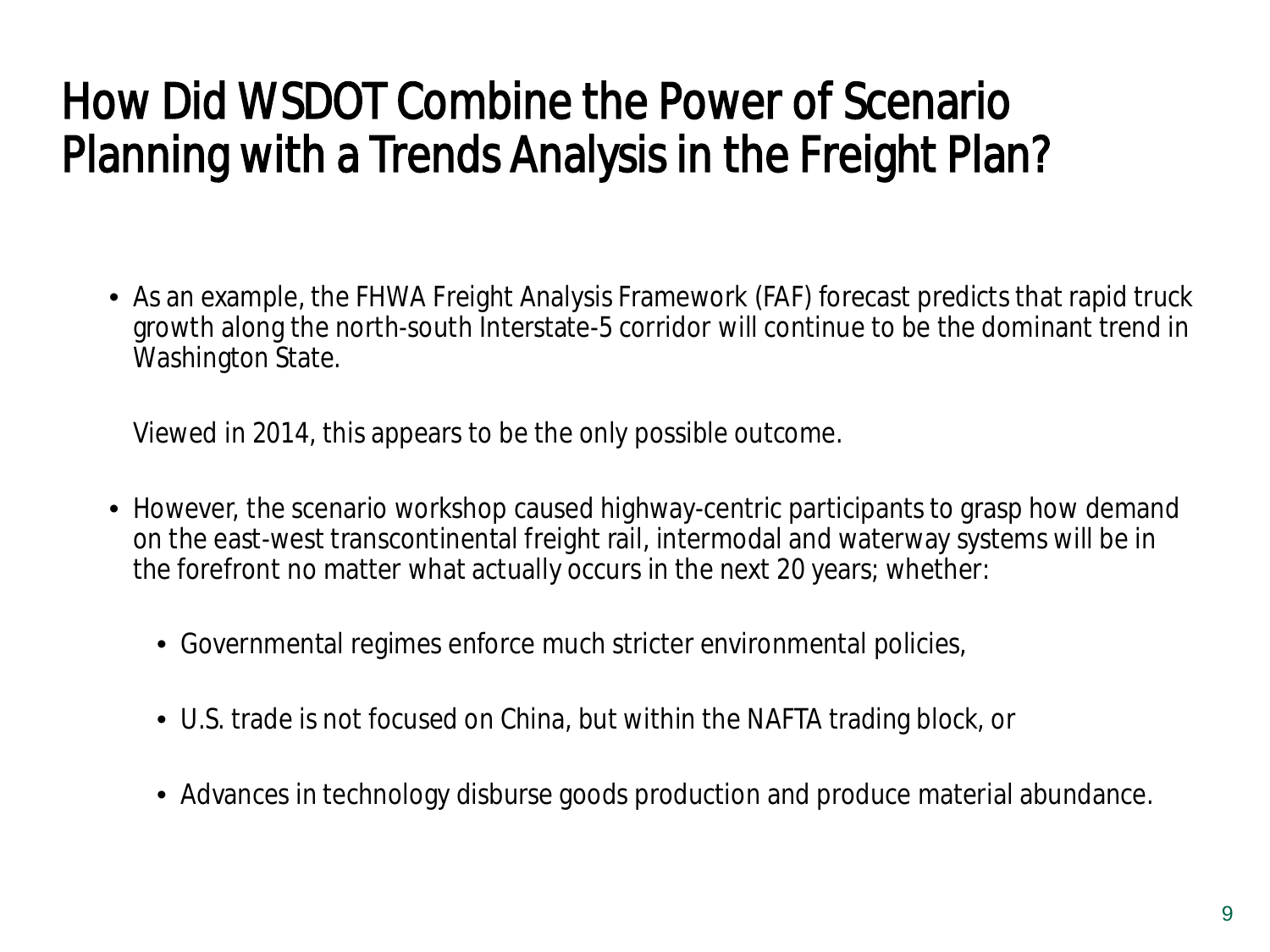# How Did WSDOT Analyze Near-term Industry Trends?

- WSDOT interviewed over 150 shippers, goods receivers and carriers across the state to understand near-term (six-year) industry trends.
- Interviewing people with deep expertise in manufacturing, agribusiness, construction, and retail-wholesale trade gives a much better understanding of demand trends.
- Information from those interviews provide the 'sensors in the ground' we need to see if the world is actually moving towards an imagined long-term scenario, and lean into preparing for it.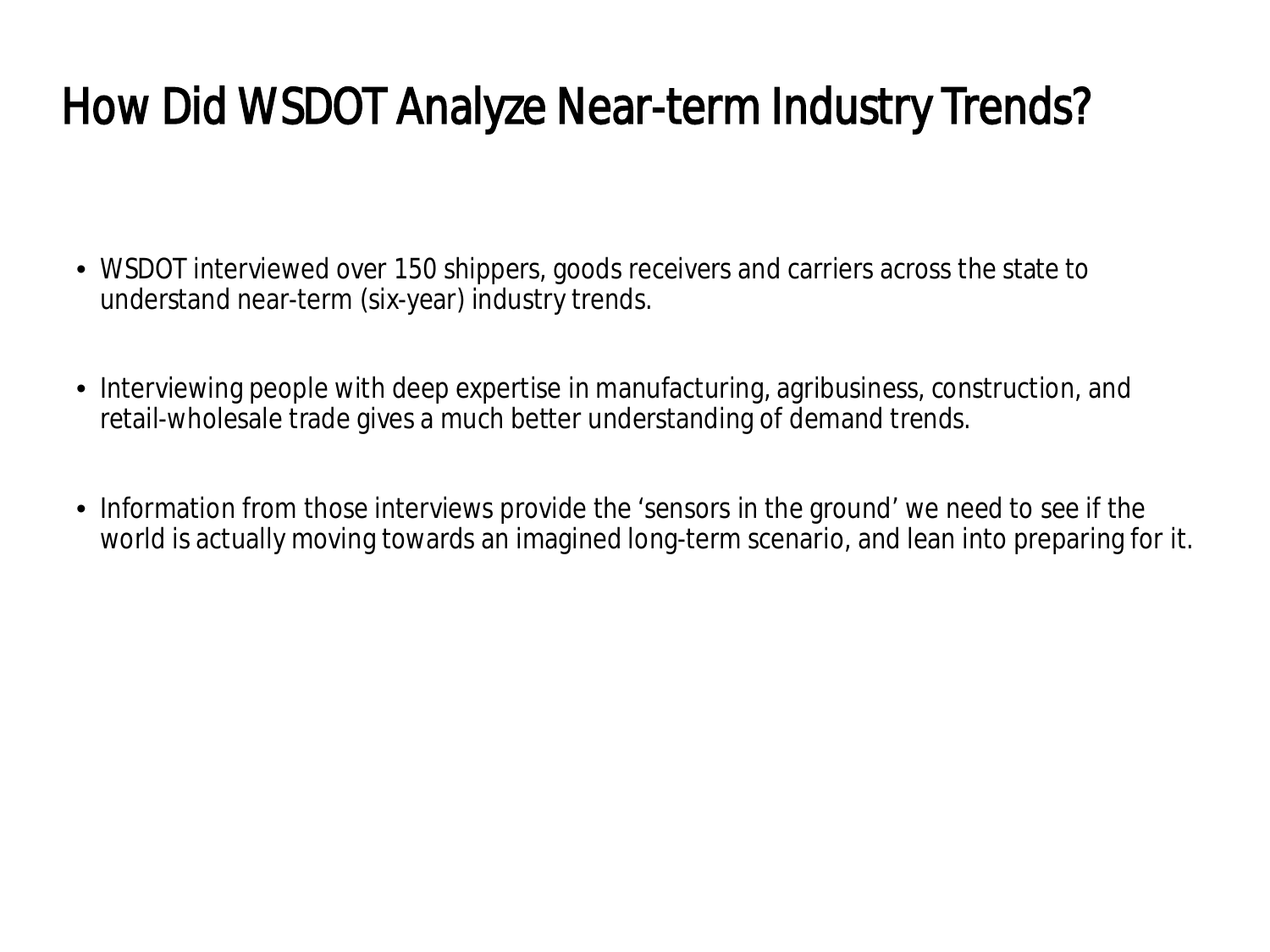## WSDOT Used Near-term Industry Trends To Test Straight Growth Projections

They also used the trends analysis to test assumptions in the Freight Plan's 20-year Forecasts, and to identify a range of forecasted demand.

**Truck Forecast in Washington State:**

**FAF projection overlaid with results of WSDOT's Trends Analysis**

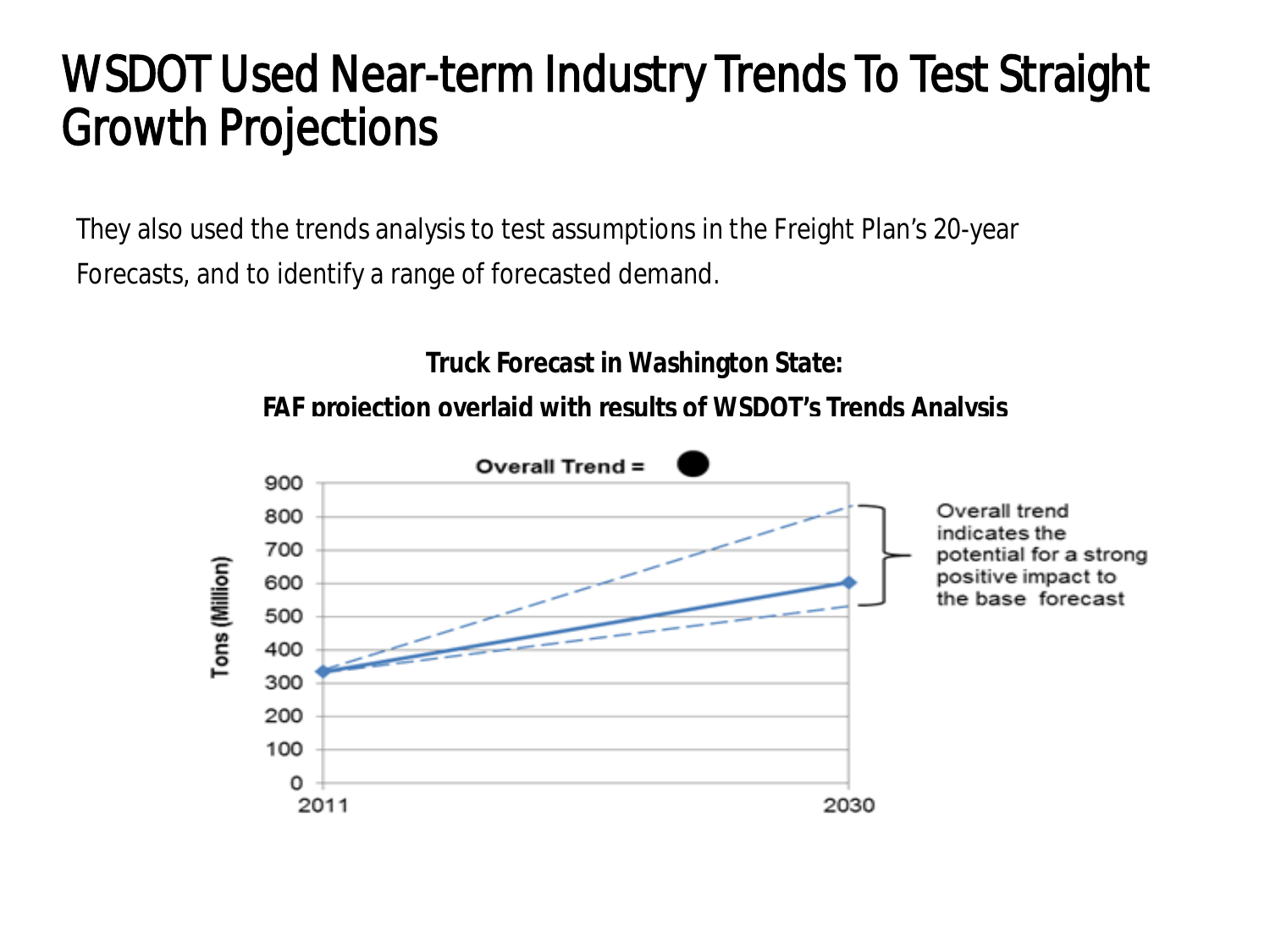# Lessons Learned

- Although a large scenario planning workshop brings in multiple points of view, several smaller events with higher-level industry supply chain experts may provide better information. The value of scenario planning is completely reliant on the level of attendees' expertise.
- For scenario planning to deliver value to State Departments of Transportation (DOTs) and Metropolitan Planning Organizations (MPOs) they need to develop business processes along the critical decision path that make use of this new knowledge.
- Macro-economic and technology forces are impossible to predict and have tremendous impacts on supply chains.